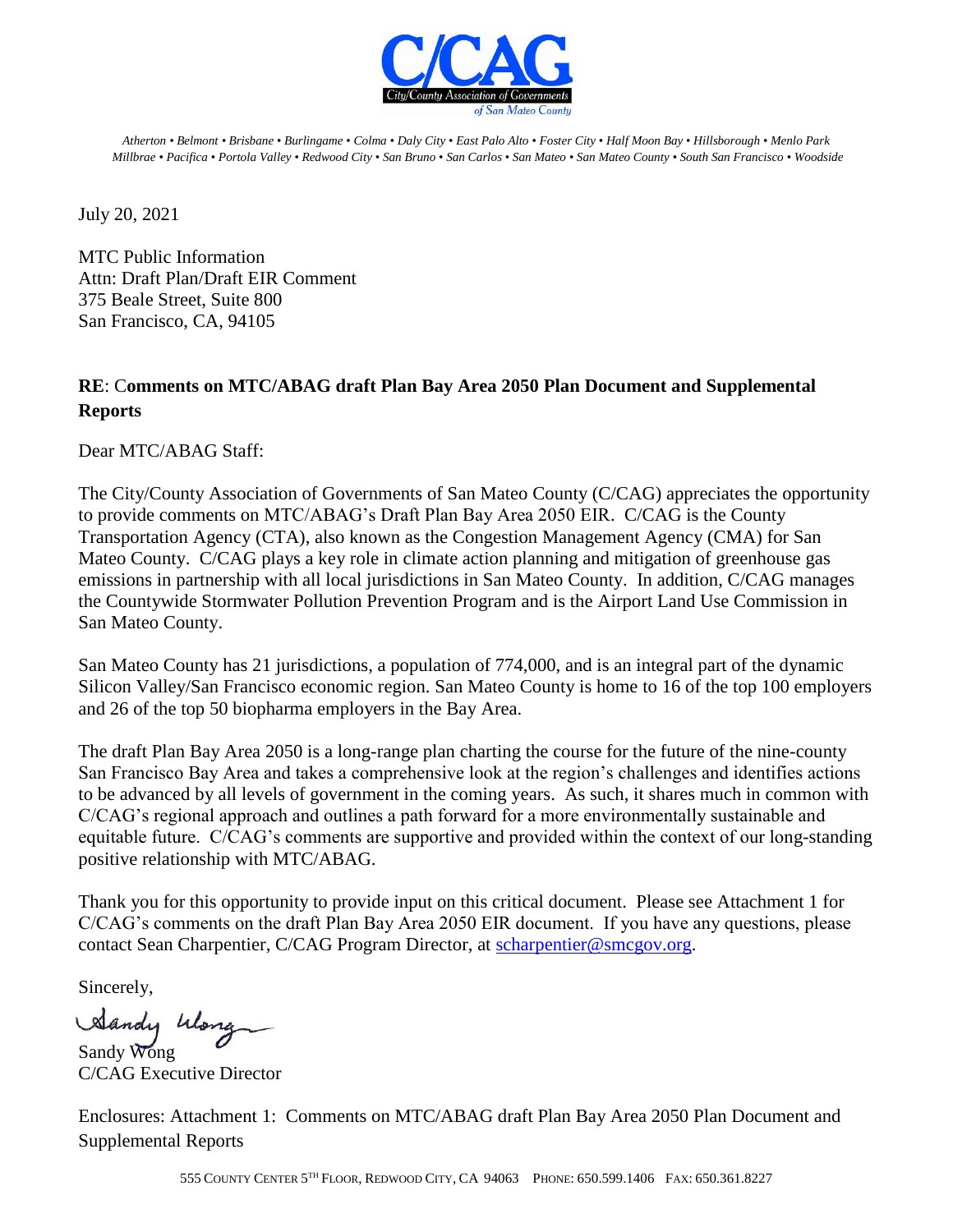# **Attachment 1: Comments on MTC/ABAG draft Plan Bay Area 2050 Plan Document and Supplemental Reports**

# Transportation Chapter, pages 72 and 76, Draft PBA – Strategy Build an Integrated Regional Express Lane and Express Bus Network:

We are supportive of building out the Express Lane Network and expanding Express Bus. San Mateo County is working on extending the US101 San Mateo County Managed Lanes between I-380 and the San Francisco County line. Express Lanes are a valuable tool reducing GHG, and providing incentives for carpooling and express bus transit.

#### Supplemental Reports – Equity Analysis Report

Map 4. Equity Priority Communities (EPCs): Change between Plan Bay Area 2040 and Plan Bay Area 2050 Designations

Provide guidance on the Former EPC's in Plan Bay Area 2040 and if they will continue to be recognized in Plan Bay Area 2050. Currently, CCAG is updating the Community Based Transportation Plan (CBTP) in Daly City and there are three tracts that are categorized as former EPC's in Plan Bay Area 2040 on Map 4 of the Equity Analysis Report. We are concerned with how former EPC's will be treated in future updates to the CBTP's in the region.

#### Environmental Chapter, page 98 Strategy EN1 Adapt to Sea Level Rise

San Mateo County is one of the most vulnerable to sea level rise. We support Strategy EN1 - Adapt to Sea Level Rise-and encourage MTC to continue to work regionally and locally with organizations like the San Mateo County Flood and Sea Level Rise Resiliency District, also known as OneShoreline,<https://oneshoreline.org/>

#### Plan Bay Area 2050 - Plan Document

General Sustainable Street Comments:

While streets play a pivotal role in supporting movement of goods and people via various modes, their impervious surfaces generate runoff when it rains that municipalities must manage to prevent flooding and protect water quality. Vehicles deposit pollutants that are carried by runoff directly into local creeks and the Bay. Pavement absorbs heat, soaking up solar radiation and heating urban areas. Climate change will exacerbate the absorption and emission of heat, and result in more intense storms, runoff and flooding.

Recent efforts to better accommodate bicycles, pedestrians, and transit as part of Complete Street programs have greatly improved the way projects are implemented, but do not go far enough to address the environmental impacts of streets and provide climate resilience. Roadway investments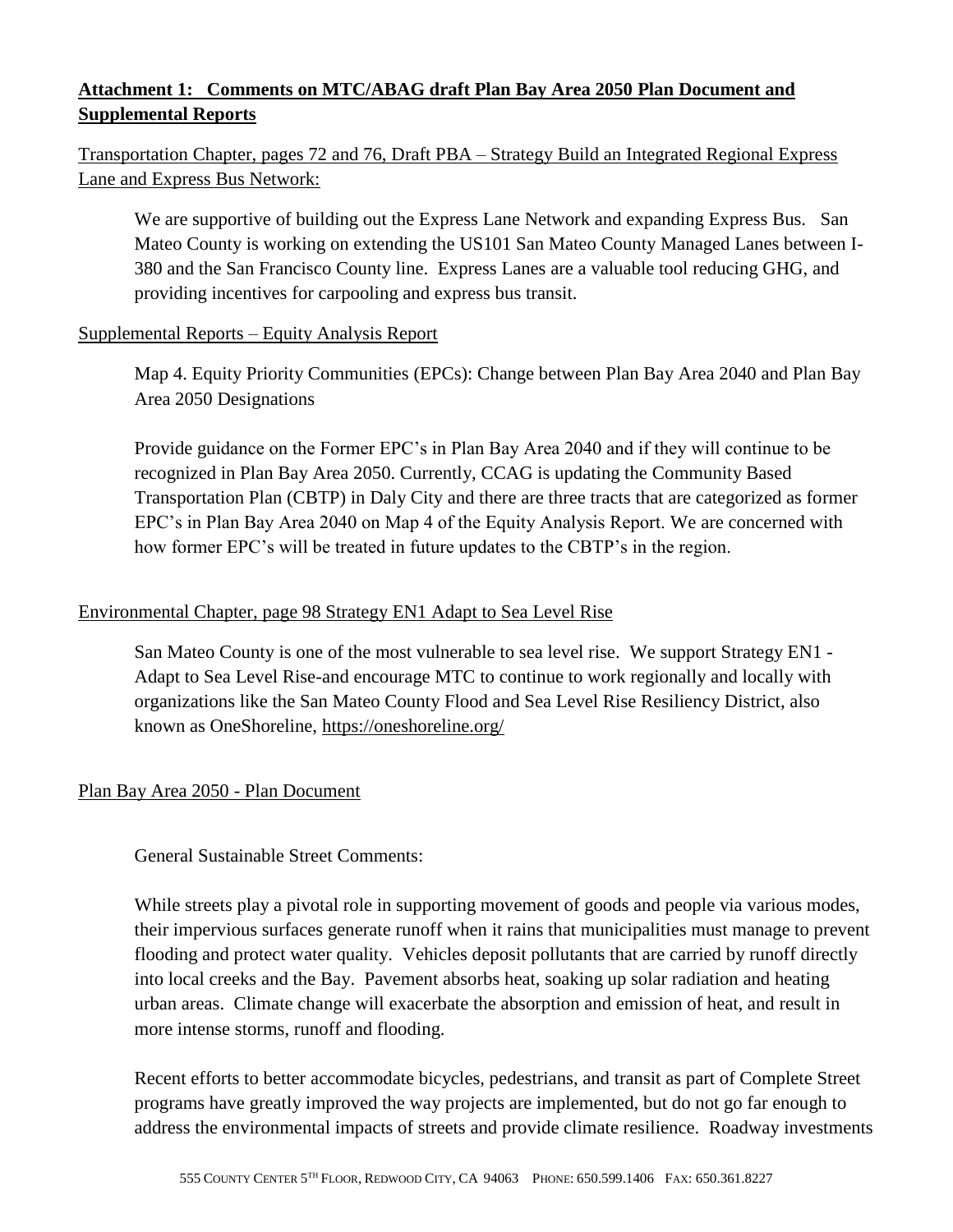should consider integration of green infrastructure in streetscapes to better manage stormwater runoff, improve water quality, reduce local flooding, increase tree canopy/shading, establish ecological corridors, and create better public gathering, interaction, and recreational opportunities.

### Plan Bay Area 2050 Strategies – The Sustainable Street Gap

The Draft PBA 2050 Transportation and Environment elements include the following themes and strategies that are related to our issues and concerns expressed above. The following themes and strategies should also be linked to Sustainable Streets and their benefits.

## *Transportation Theme: Create Healthy and Safe Streets*

• *Strategy T8. Build a Complete Streets network. Enhance streets to promote walking, biking and other micro-mobility through sidewalk improvements, car-free slow streets, and 10,000 miles of bike lanes or multi-use paths.*

### *Environment Theme: Reduce Risks from Hazards*

• *Strategy EN1. Adapt to sea level rise. Protect shoreline communities affected by sea level rise, prioritizing low-cost, high-benefit solutions and providing additional support to vulnerable populations.*

Strategy EN1 is focused on "prioritizing low cost, high-benefit solutions" and should include improvements throughout the watershed. Green infrastructure in the upper portions of watersheds is also needed to provide upstream storage and peak flow reduction that helps alleviate flooding when storm drains are backed up due to higher Bay levels. This strategy should be broadened to prioritize climate resilience measures in urban areas, especially along streetscapes, throughout Bay watersheds.

Implementation Plan Needs a Broader Vision and Emphasis on Green Infrastructure The purpose of the Implementation Plan is to develop short-term actions that MTC/ABAG and its partners can take over the next five years to advance the strategies identified in PBA 2050.

We support several of the draft implementation actions in the Environment/Reduce Risks from Hazards section of the Implementation Plan, including:

- $\bullet$  9(a) Seek new revenues for the full range of resilience needs (emphasis added);
- 9(b) Advocate for legislative reforms to better address climate adaptation and resilience goals and establish clear roles and responsibilities for sea level rise adaptation planning, funding and implementation; and
- $\bullet$  9(e) Develop a sea level rise funding plan to support the implementation of projects that reduce sea level rise risks to communities, infrastructure and ecology, prioritizing green infrastructure wherever possible.

We believe that the vision of the Implementation Plan, and specifically the definition of green infrastructure, needs to be broadened beyond sea level rise adaptation at the Bay margins to include green stormwater infrastructure in streetscapes and all of the climate resilience/adaptation